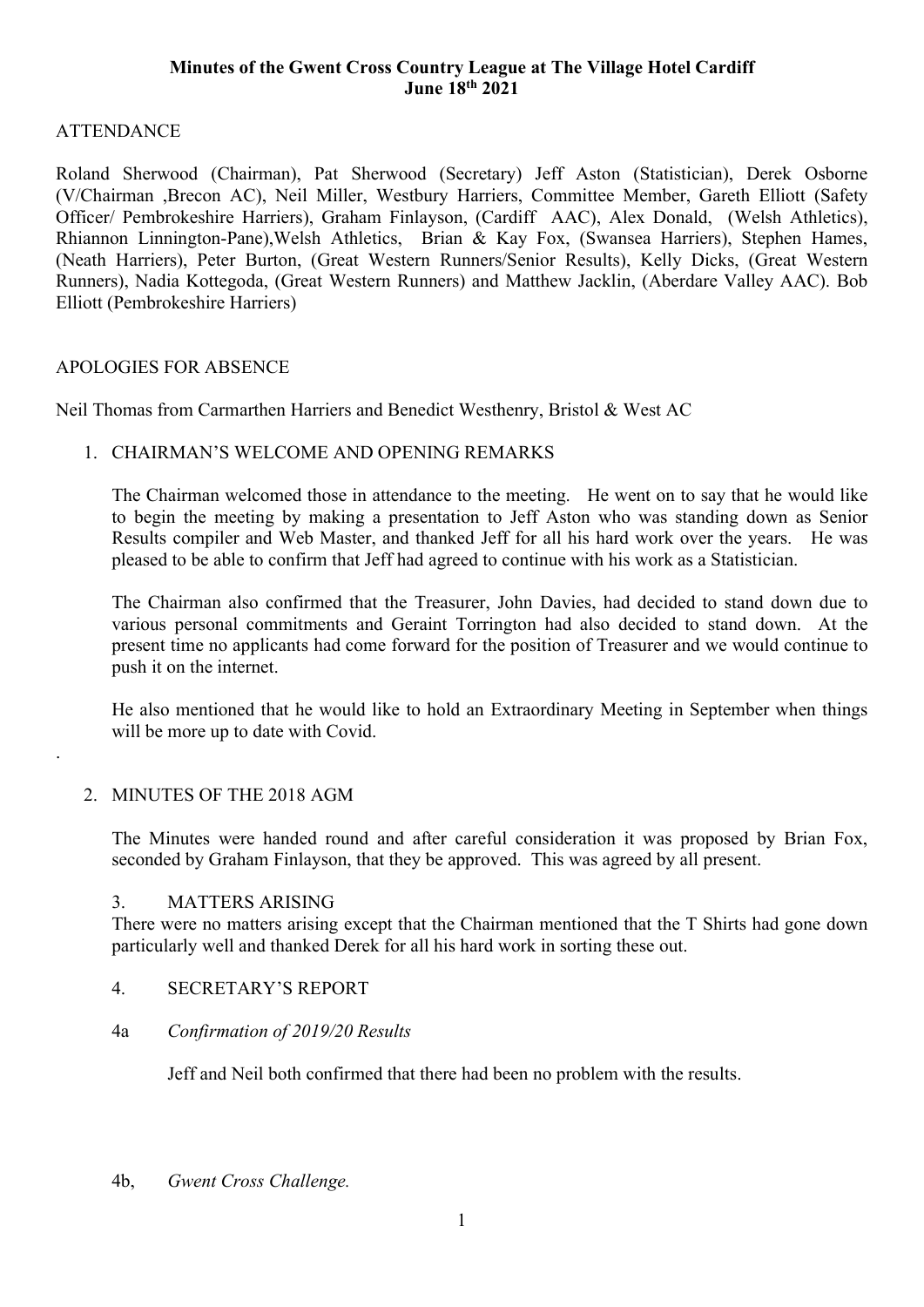The Cardiff Cross Challenge had resented fewer problem this year partly due to us doing our own result.

4c. Under 11 to Under  $20 - 4$  fixtures out of 5

This had gone down well. The only problem had been the cancellation of the final fixture. It was proposed by Neil that the final fixtures is the final fixture that takes place, seconded by Stephen and approved.

 Chip Timing was brought up again. Graham Finlayson to arrange a meeting with FR Systems, who do the timing for the Cross Challenge, to include the results compilers.

4d. Fixtures Dates for 2021/2020

2021

 16 October Cardiff Cross Challenge - 13 November - 4 December - Carmarthen Harriers

2022

16 February - Westbury Harriers, Blaise Castle (Neil to check) 19 March - Swansea- Stephen said Neath would help out.

It was noted that all of the above are subject to Welsh Assembly Covid guidelines.

There were some issues with the Cardiff Cross Challenge but hopefully these will be resolved.

Graham suggested that perhaps Bridgend could be asked if they wanted to have a venue and a suggestion of Monmouth was also made.

### 5. COVID 19

Rhiannon said that as the law stands in Wales at the moment 4,000 were allowed per fixtures, so there should be no problem with holding these events and felt we should crack on. Hopefully by September/October we should know more.

## 6. SAFETY OFFICER – Gareth

Gareth had a number of concerns as follow:

There had been issues at Chepstow Races should start earlier Widen finishing areas- this was discussed, and it was agreed that this should be down to who is organising the venue but should be looked at. Risk Assessment needed- Agreed Not enough toilets in some venues – to be looked into Parking – not enough in some areas -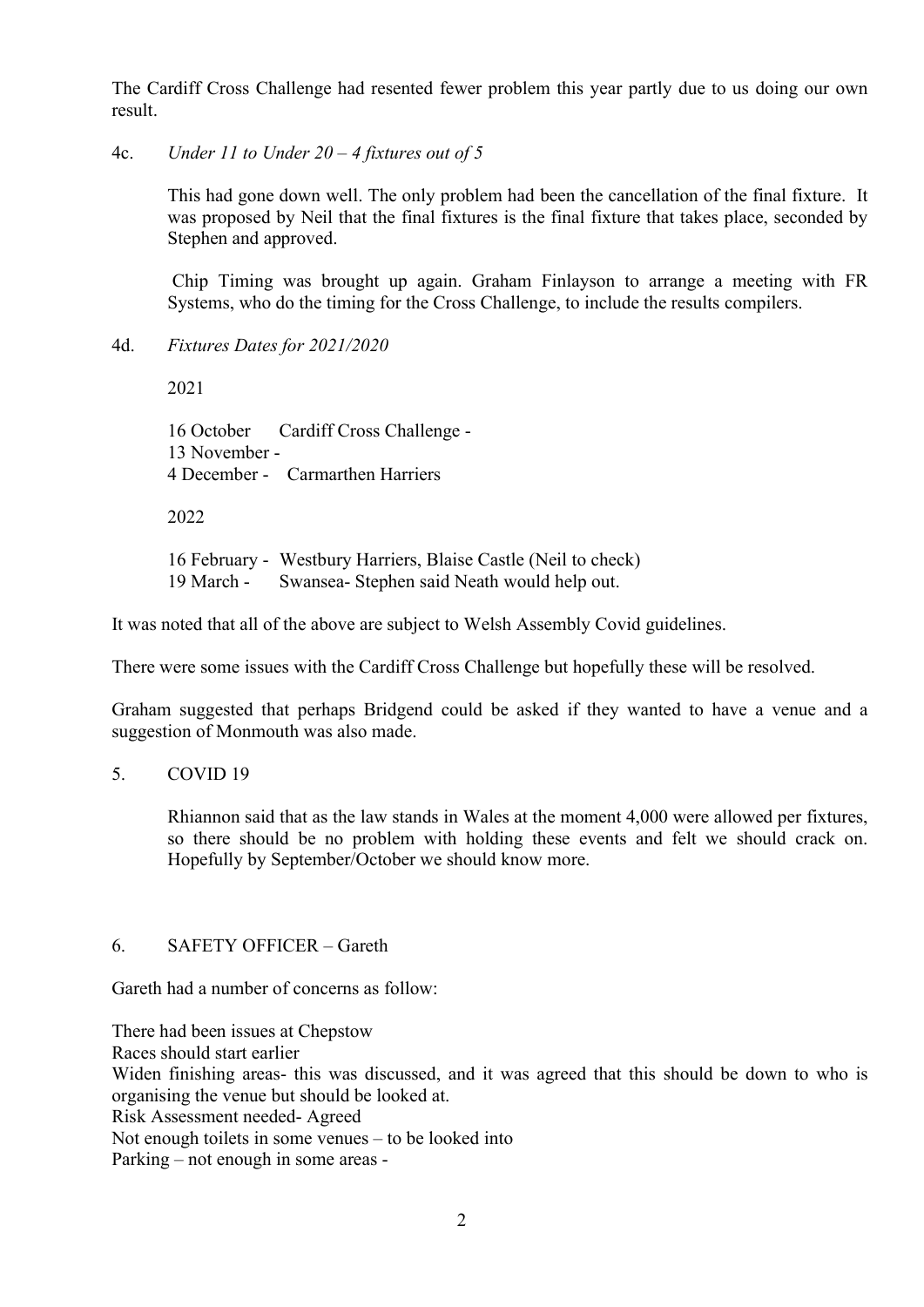Catering facilities poor in some venue. He mentioned Pembrey in particular. The Chairman will speak to Neil from Carmarthen. There should be a 4 by 4 vehicle

## GARETH IS SENDING HIS CONCERNS IN THE POST

### 7. STATISTICIAN'S REPORT

Jeff passed round copies of his report and went through it very briefly.

## 8. TREASURER'S REPORT.

The Chairman advised that due to the Treasurer standing down, he had to deal with the bank who were proving problematic. He handed round brief accounts which were not up-to-date due to the failure of the bank to let him have any current statements. At the meeting in September, a more comprehensive set of accounts would be available. Under the circumstances it was agreed that these accounts should not be signed off.

The Chairman asked that he try and get a bank card so as to pay in moneys after a fixture, also draw the money for official's expenses.

The question of raising fees was brought up at this point and it was felt that there was no need at the present time. Proposed by Jeff, seconded by Neil and approved.

## 9. GWENT LEAGUE AWARDS

## Sheila Crump Award

A nomination from Neil for Jeff Aston to receive this award, seconded by Brian and approved.

### Gilbert Legge Award

A nomination by Neil for North Somerset to receive this award, seconded by Kelly and approved.

### John Collins Award

This was to go to Les Croupiers.

### RESULTS OF THE SURVEY ON THE GWENT LEAGUE

The Survey on the whole showed that most runners who replied were happy with the way the League is run, a few problems were indicated and will be looked into. Equal distance between genders.

A vote by Neil to Geraint for all his hard work. It was felt that we should contact clubs about the conclusions.

The Chairman to write to Geraint with the Gwent Leagues thanks for is work and it was suggested that perhaps we could ask if he would be prepared to re-consider his decision of standing down.